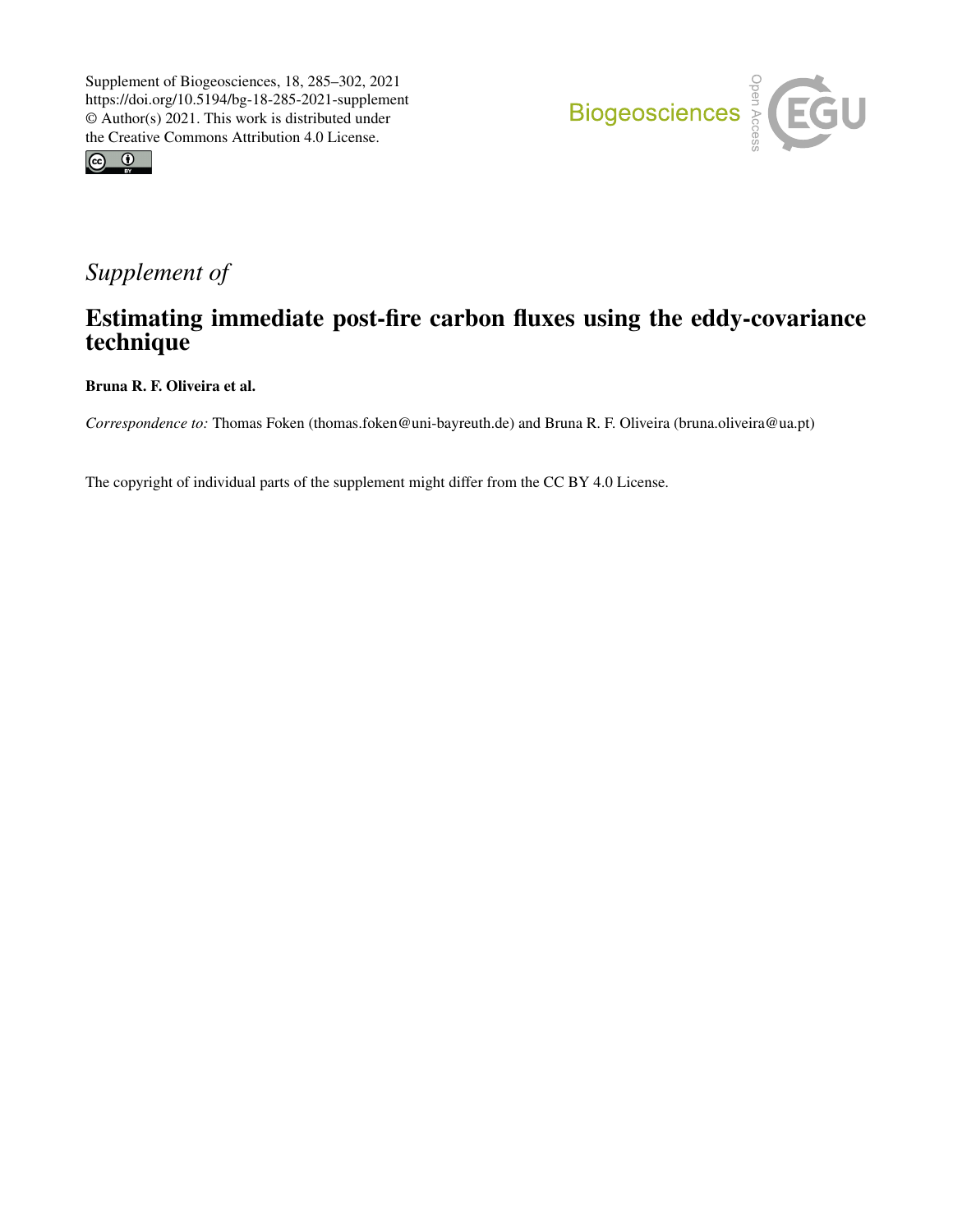#### **Table S1. Summary of published eddy-covariance studies in woodland areas affected by wildfires**

| Reference                   | Location        | <b>Climate</b> | <b>Dominant</b>    | <b>Stand observations</b>                   | <b>Measuring</b> | <b>NEE</b> $[g C m^{-2} y^{-1}]$ *                   |
|-----------------------------|-----------------|----------------|--------------------|---------------------------------------------|------------------|------------------------------------------------------|
|                             |                 | Köppen-        | tree species       |                                             | period           |                                                      |
|                             |                 | Geiger         | before             |                                             |                  |                                                      |
|                             |                 | system         | fire/disturbance   |                                             |                  |                                                      |
| Present study               | Central         | Csb            | Pinus pinaster     | Stand replacing fire in Aug2017             | Oct 2017-        | $-290$                                               |
|                             | Portugal        |                |                    |                                             | Oct2018          |                                                      |
| Sun et al. (2016)           | South Australia | <b>Bsk</b>     | Eucalyptus         | 1-y after fire May2014-Jul2015              | May14            | $19 g$ C m <sup>-2</sup> month <sup>-1</sup>         |
|                             |                 |                | dumosa, E          |                                             | Jun14            | $16$ g C m <sup>-2</sup> month <sup>-1</sup>         |
|                             |                 |                | incrassata, E      |                                             | Jul14            | $11 \text{ g}$ C m <sup>-2</sup> month <sup>-1</sup> |
|                             |                 |                | oleosa, E socialis |                                             | May15            | $-18$ g C m <sup>-2</sup> month <sup>-1</sup>        |
|                             |                 |                |                    |                                             | Jun15            | $-13$ g C m <sup>-2</sup> month <sup>-1</sup>        |
|                             |                 |                |                    |                                             | Jul15            | $-12$ g C m <sup>-2</sup> month <sup>-1</sup>        |
| Dadi et al. (2015)          | Cuenca, Spain   | Csb            | Pinus nigra        | High severity, stand-replacing fire in July | Jun2011-         | <u>180</u>                                           |
|                             |                 |                |                    | 2009                                        | Feb2013          |                                                      |
| Serrano-Ortiz et al. (2011) | SE Spain        | Dsc            | Pinus sylvestris   | Burnt Sept 2005; Salvage logging (SL) vs no | Jun-Dec          | BUR-SL $\frac{40}{9}$ g C m <sup>-2</sup> per 7-     |
|                             |                 |                |                    | intervention (NI)                           | 2009             | months                                               |
|                             |                 |                |                    |                                             |                  | BUR-NI -90 g C m <sup>-2</sup> per 7-                |
|                             |                 |                |                    |                                             |                  | months                                               |
| Mkhabela et al. (2009)      | Saskatchewan,   | Dfb            | Pinus banksiana    | <b>BUR 1998</b>                             | 2004 and         | 20                                                   |
|                             | Canada          |                |                    | <b>BUR 1989</b>                             | 2005             | $-84$                                                |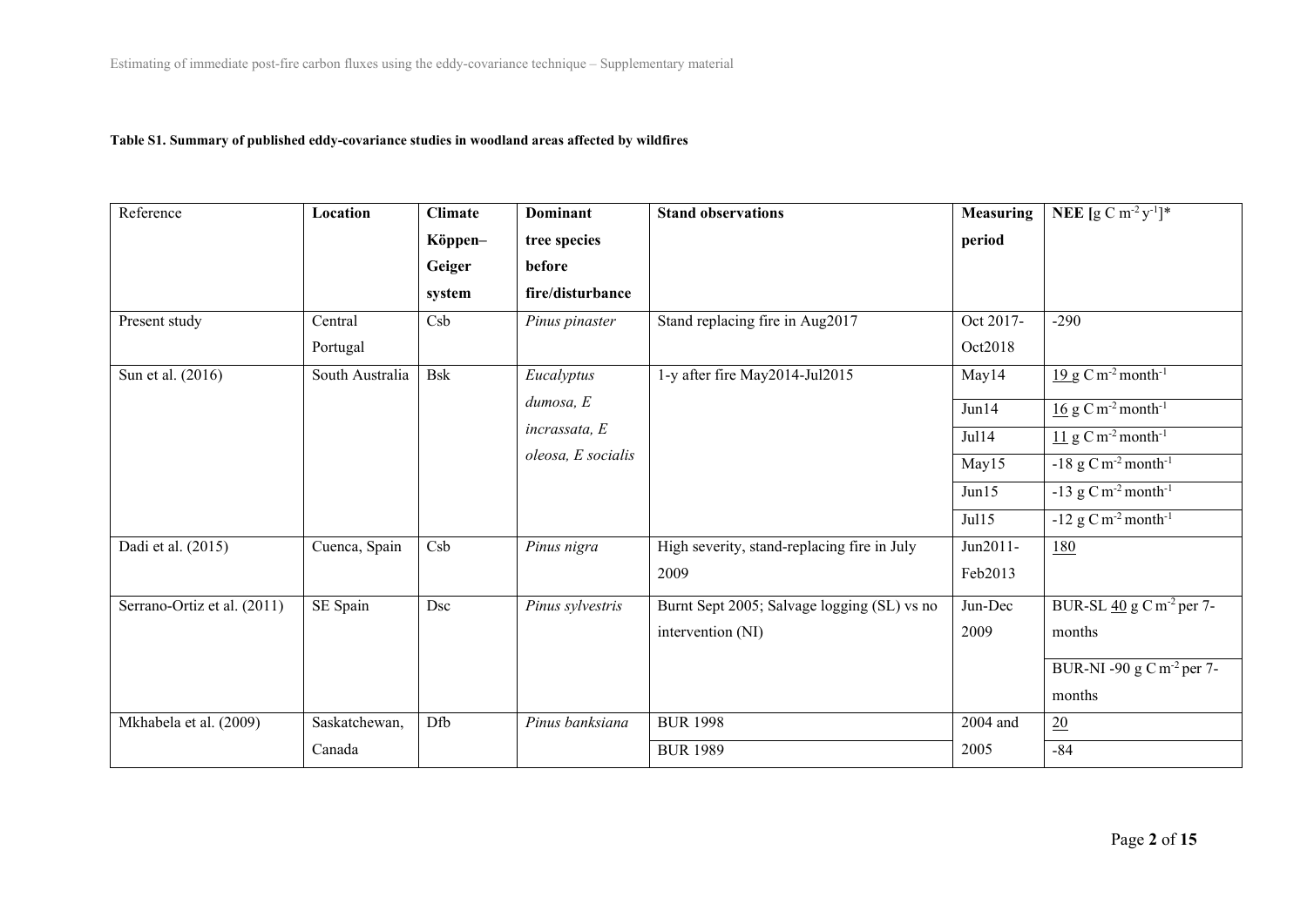|                    |              |     |                 | <b>BUR 1977</b>                             |           | $+58$                                         |
|--------------------|--------------|-----|-----------------|---------------------------------------------|-----------|-----------------------------------------------|
|                    |              |     |                 | <b>BUR 1929</b>                             |           | $-20$                                         |
| Dore et al. (2008) | Arizona, USA | Csa | Pinus ponderosa | High severity, stand-replacing fire 1996 vs | Sep 2005  | $109 \pm 6$                                   |
|                    |              |     |                 | Unburnt                                     | to Dec    |                                               |
|                    |              |     |                 |                                             | 2006      |                                               |
| Amiro (2001)       | NW Canada    | Dfc | Pinus banksiana | Severely burnt in July 1997; Adjacent UNB   | 7-15 Jul  | BUR $0.8$ g C m <sup>-2</sup> d <sup>-1</sup> |
|                    |              |     |                 | with 80 years                               | 1998      |                                               |
|                    |              |     |                 | Burnt 1989 and aerially seeded in 1990;     | $10 - 26$ | $BUR = UNB$                                   |
|                    |              |     |                 | Adjacent UNB with 50 years                  | Aug1999   | $-1.3$ g C m <sup>-2</sup> d <sup>-1</sup>    |
|                    |              |     |                 |                                             |           |                                               |

\*unless other units indicated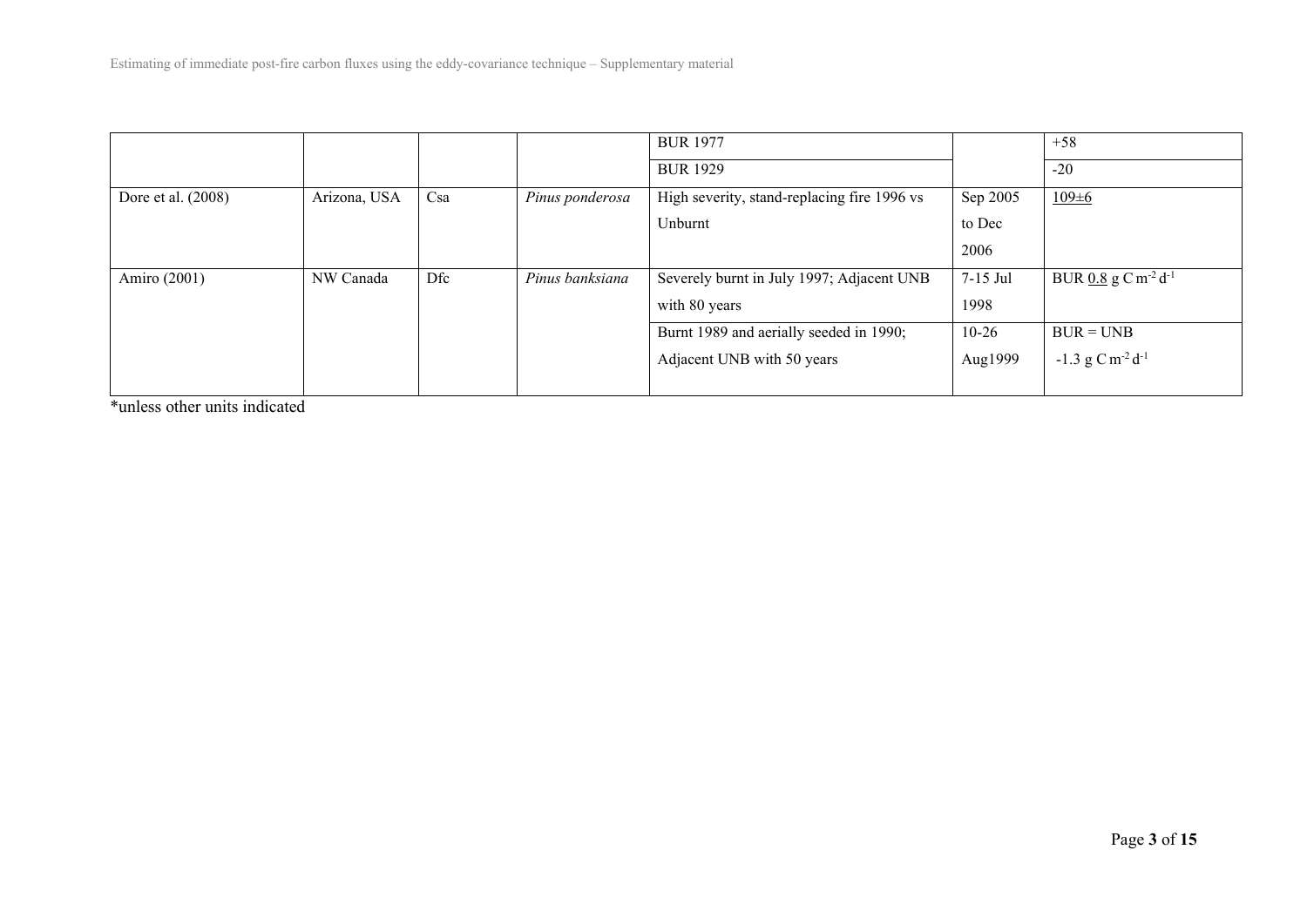| Table S2. Summary of the floristic composition on 10 September 2018 as determined by vegetation relevees at |  |
|-------------------------------------------------------------------------------------------------------------|--|
| the 5 points along the transect in the targeted footprint area                                              |  |

|                             | Projected ground cover |  |  |
|-----------------------------|------------------------|--|--|
|                             | ((minimum) median      |  |  |
| <b>Higher plant species</b> | $(\text{maximum})\%$   |  |  |
| Cistus psilosepalus         | (0) 0 (40)             |  |  |
| Agrostis truncatula         | (0) 0 (15)             |  |  |
| Cistus ladanifer            | (1) 15 (30)            |  |  |
| Eucalyptus globulus         | $(0)$ 0 $(10)$         |  |  |
| Halimium ocymoides          | (0) 9(15)              |  |  |
| Calluna vulgaris            | (0) 1 (15)             |  |  |
| Pterospartum tridentatum    | (0) 5(10)              |  |  |
| Erica spec.                 | $(0)$ 0 $(5)$          |  |  |
| Arbutus unedo               | $(0)$ 0 $(5)$          |  |  |
| Phyllirea angustifolia      | (0) 1(10)              |  |  |
| Pinus pinaster              | (1) 2 (5)              |  |  |
| Lavandula pedunculata       | $(0)$ 0 $(2)$          |  |  |
| Genista triachantos         | (0) 1(2)               |  |  |
| Conyza bonariensis          | $(0)$ 0 $(2)$          |  |  |
| Anarrhinum bellidifolium    | (0) 0(1)               |  |  |
| Pteridium aquilinum         | (0) 0(1)               |  |  |
| Jasione montana             | (0) 0(1)               |  |  |
| Hakea sericea               | (0) 0(1)               |  |  |
| Ornithopus spec.            | (0) 1(1)               |  |  |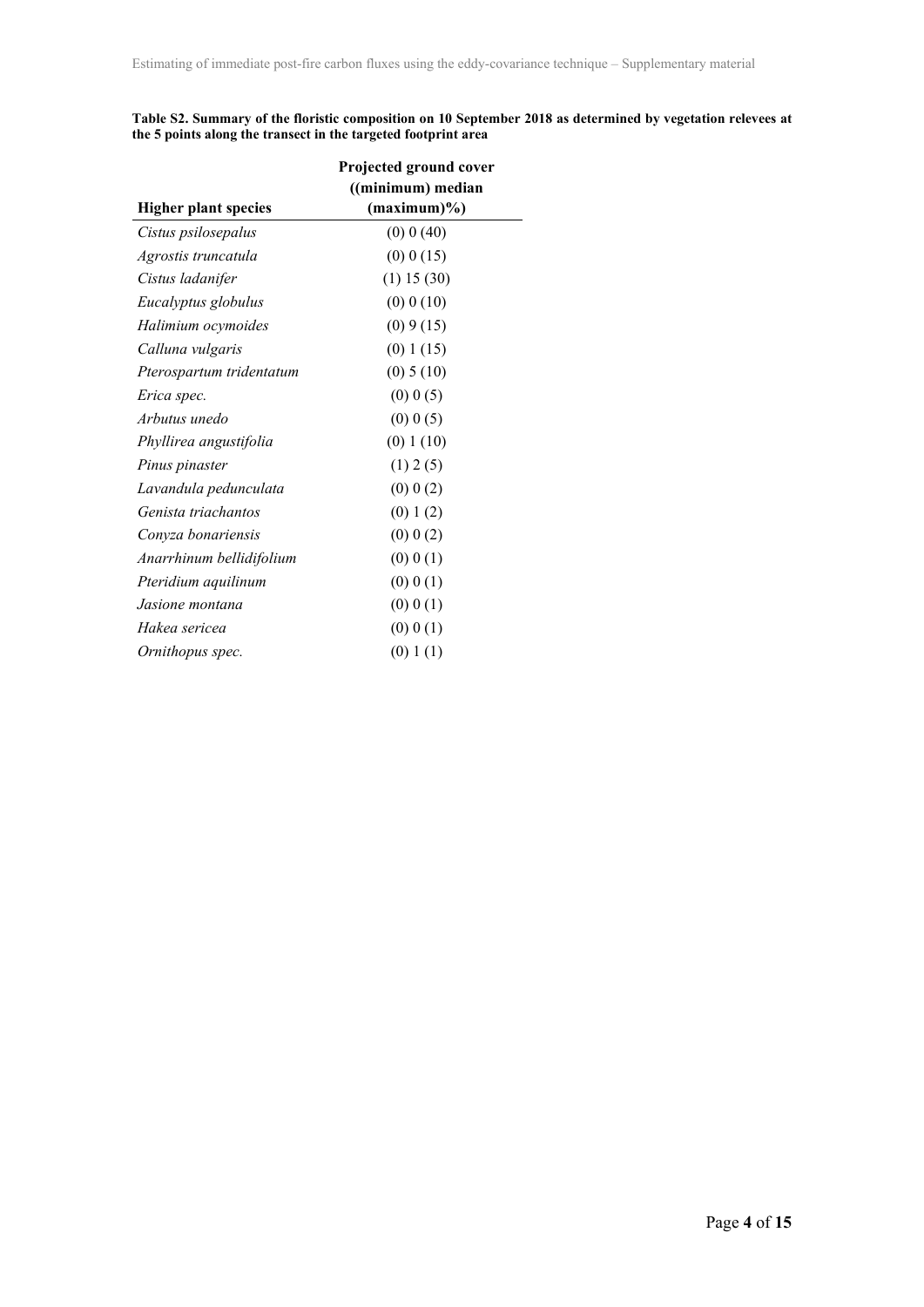| Reference        | Location    | <b>Climate</b> | Dominant tree species | Soil              | <b>Stand establishment</b>       | Tree age [y] | <b>NEP</b> $[g C m^{-2} y^{-1}]^*$ |
|------------------|-------------|----------------|-----------------------|-------------------|----------------------------------|--------------|------------------------------------|
| Berbigier et al. | Bordeaux,   | Cfb            | Pinus pinaster Ait    | sandy             | Planted in 1970                  | 28           | 575                                |
| (2001)           | France      |                |                       | hydromorphic      |                                  |              |                                    |
|                  |             |                |                       | podzol            |                                  |              |                                    |
| Kowalski et al.  | Les Landes, | Cfb            | Pinus pinaster Ait.   | sandy podzol      | Clear-felled 50 y old plantation |              | $-290$                             |
| (2003)           | France      |                |                       |                   |                                  |              |                                    |
| Jarosz et al.    | Bordeaux,   | Cfb            | Pinus pinaster Ait.   | Sandy             | Planted in 1970                  | 32           | 79 total                           |
| (2008)           | France      |                |                       | hydromorphic      |                                  |              | -59 understory                     |
|                  |             |                |                       | podzol            |                                  |              | 138 tree layer                     |
| Moreaux et al.   | Bordeaus,   | Cfb            | Pinus pinaster Ait.   | Sandy podzol      | Clear cut 1999; ploughed and     | A: 4         | 243                                |
| (2011)           | France      |                |                       |                   | fertilized 2001; seeded 2004.    | B: 5         | 65                                 |
|                  |             |                |                       |                   | A: without intervention          |              |                                    |
|                  |             |                |                       |                   | B: removal of weed and thinning  |              |                                    |
|                  |             |                |                       |                   | of trees in 2008/2009            |              |                                    |
| Matteucci et al. | Tuscany,    | Csa (study     | Pinus pinaster Ait.   | 93% sand,         | Natural regeneration following a | 64           | $(May'01-March'02)$                |
| (2015)           | Italy       | year was       |                       | $3\%$ silt; $4\%$ | wildfire in 1944                 |              | 21                                 |
|                  |             | atypically     |                       | clay.             |                                  |              |                                    |
|                  |             | dry)           |                       | 43.8% SOM         |                                  |              |                                    |

### **Table S2. Summary of published eddy-covariance studies in unburnt** *Pinus pinaster Ait.* **woodlands**

\*unless other units indicate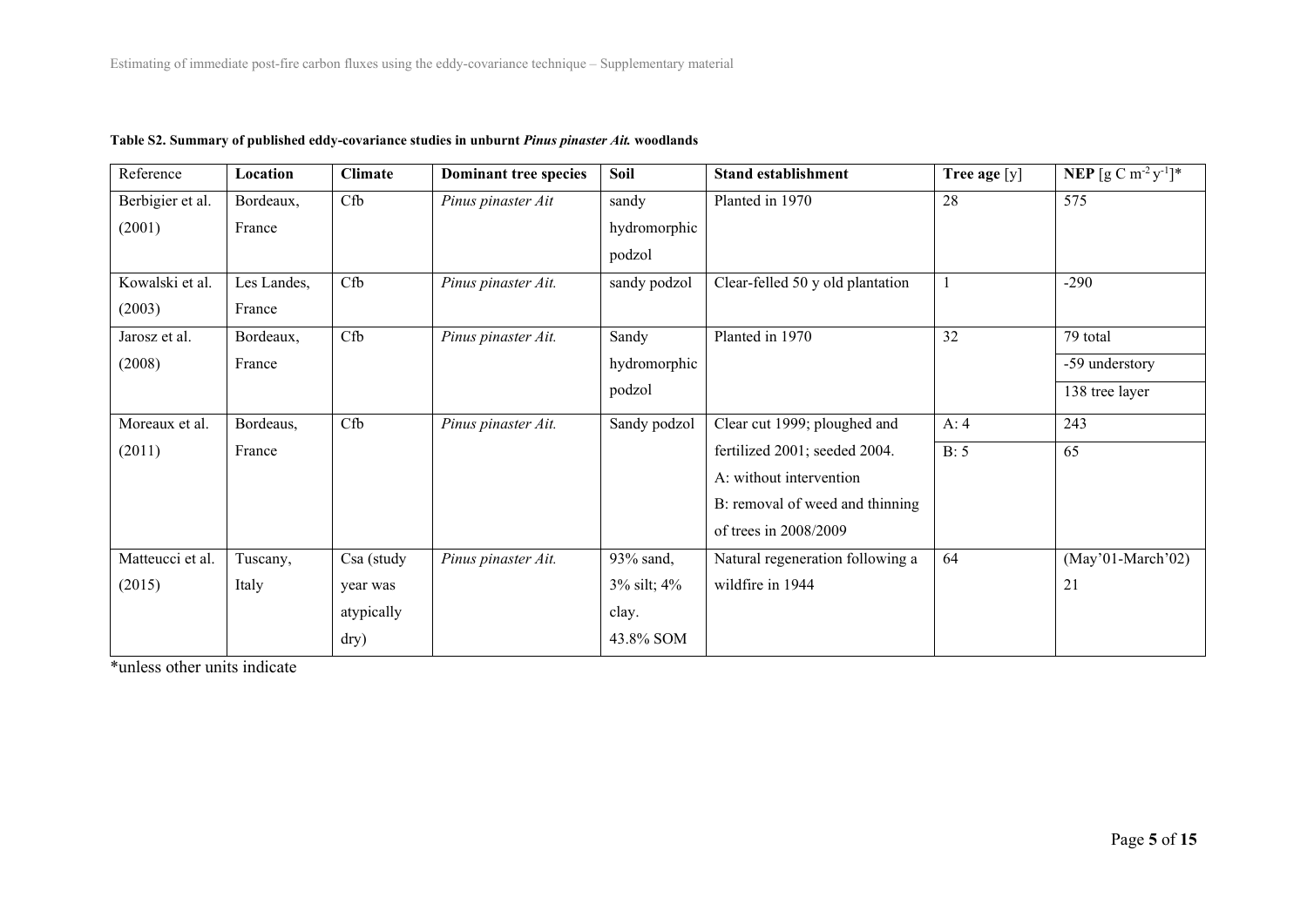

#### **2. Supplementary Figures S1 to S13**

**Figure S1a. Digital surface model derived from aerial photography of the burnt area surrounding the flux tower (marked with a circle with a cross). The imagery was acquired on 18 July 2018, using the standard RGB camera mounted on a DJI Phantom 3 drone.**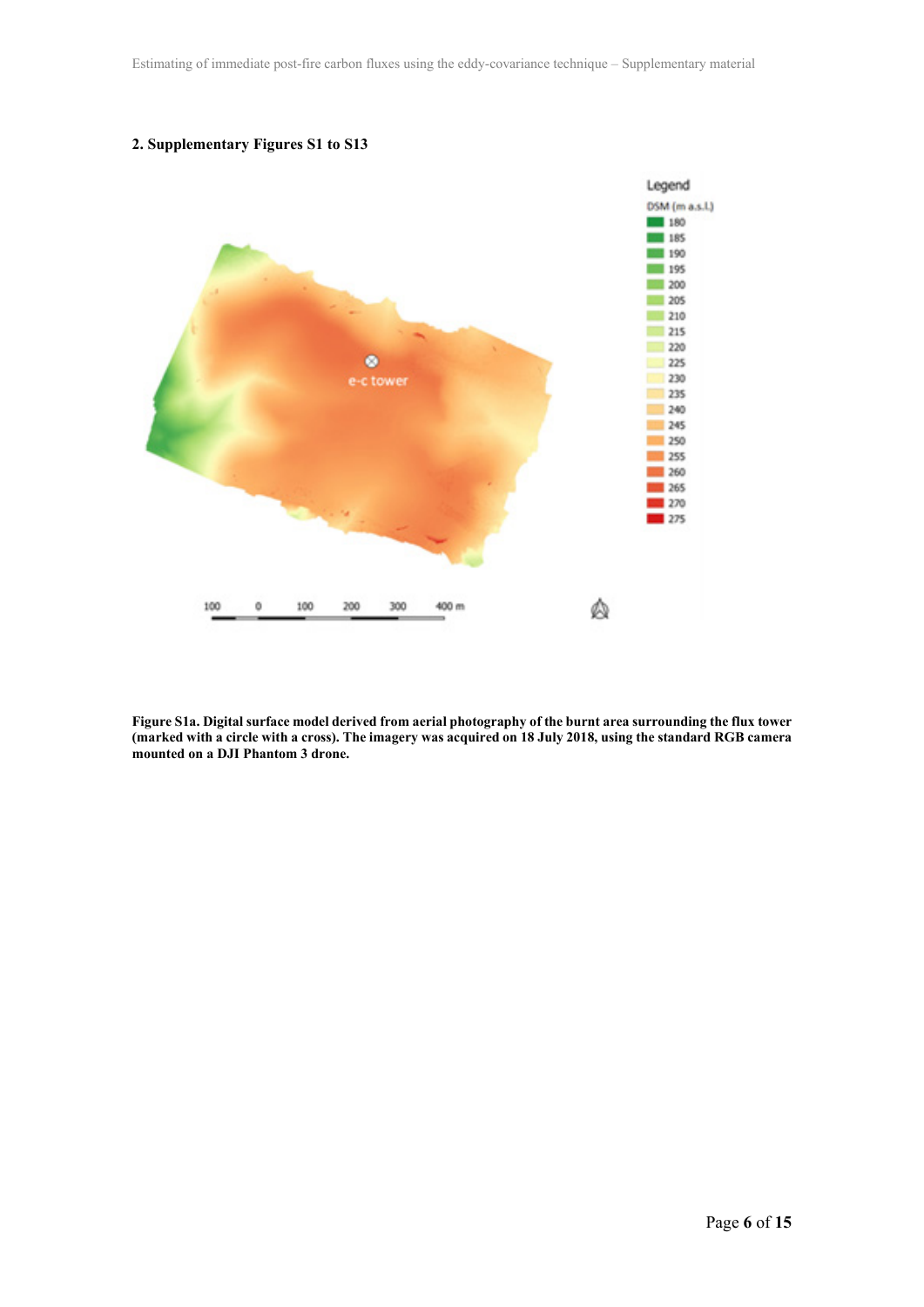

**Figure S1b. Ortho-photomap of the study area showing the patches of pine trees whose crowns were only scorched by the wildfire (yellow-bounded polygons), and the 5 points (white squares) along the transect laid out the west of slim tower (cycle with cross)¸ The imagery was acquired roughly 6 weeks after the wildfire, on 22 September 2017, using a standard RGB camera mounted on a DJI Phantom 3 drone**



**Figure S2. Flow chart of the calculation of the parameters for gap filling of 30-min assimilation and respiration fluxes.**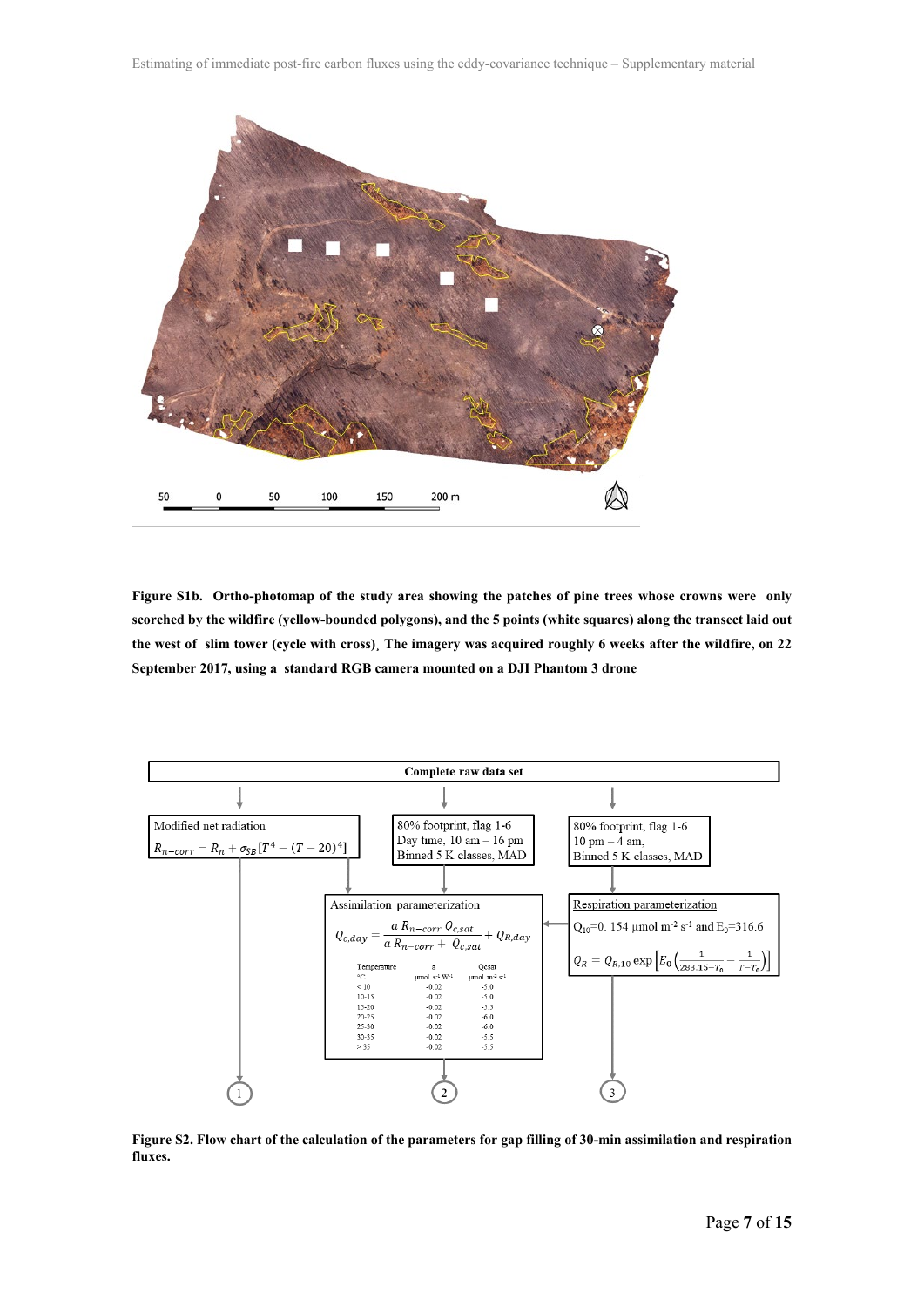

**Figure S3. Flow chart of the revision of the raw 30-min data.**



**Figure S4. Daily cycle of energy fluxes and their residual on 24 June 2018, when the sky was predominantly clear, except for some high clouds around the local noon at 12:38 UTC. From 08:00 to 19:30 UTC, the footprint consisted for more than 80% of the Maritime pine woodland.**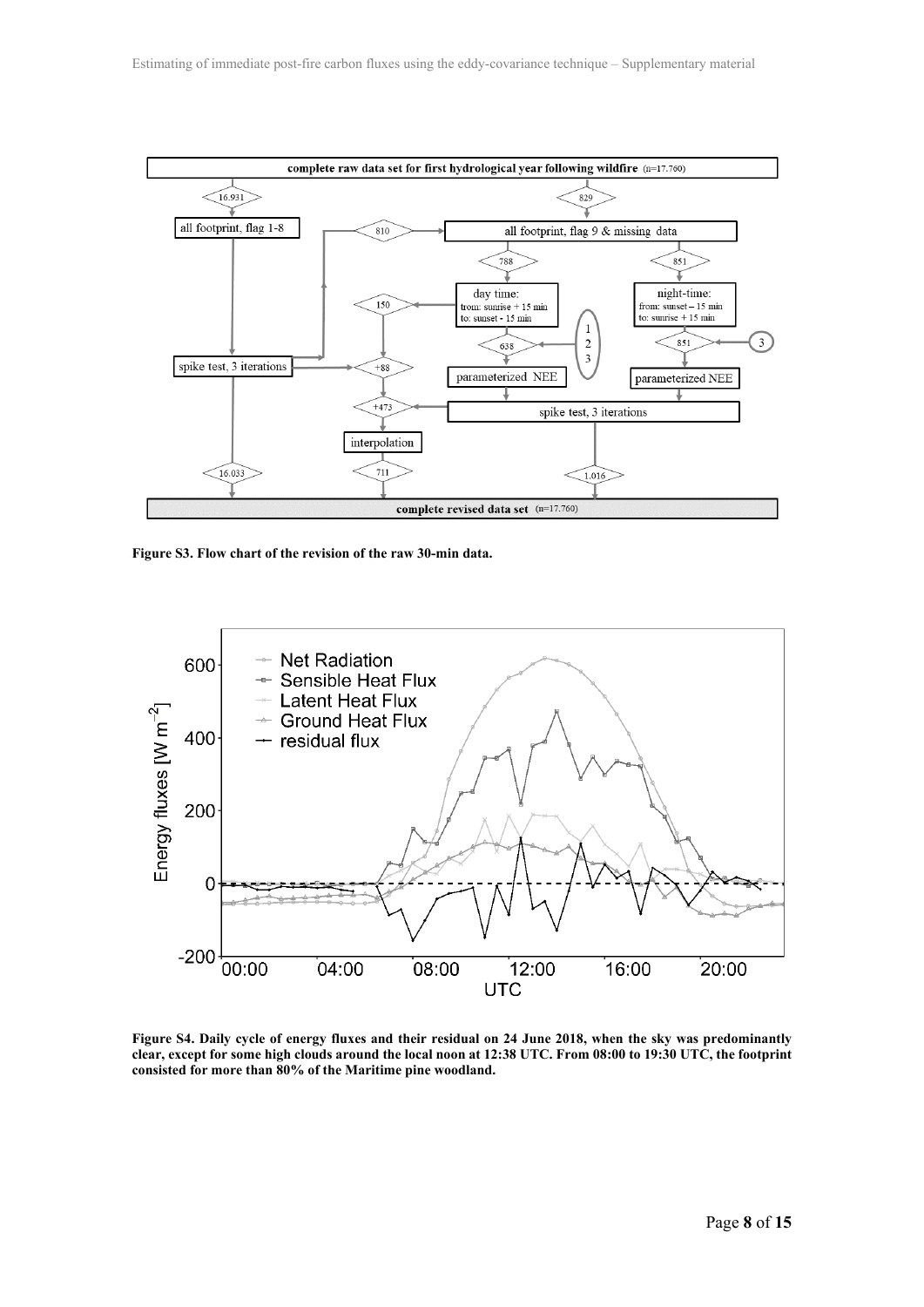

**Figure S5. Relationship of turbulent fluxes with available energy for all 30-minute data records that met four conditions: (i) >80% of the footprint area corresponded to the burnt pine woodland; (ii) the quality flags for the turbulent fluxes ranged from 1 to 6; (iii) sensible and latent heat fluxes were larger than the detection limit of 10 W m-2; the ration of latent to sensible heat fluxes passed a MAD-test with q=0.5.**



**Figure S6. Frequency distribution of the ratio of sensible and latent heat fluxes (Bowen ratio) for two contrasting soil moisture conditions (Volumetric Water Content classes 1 and 2 vs. 3 and 4). The same 30-minute data records as used for Figure S5.**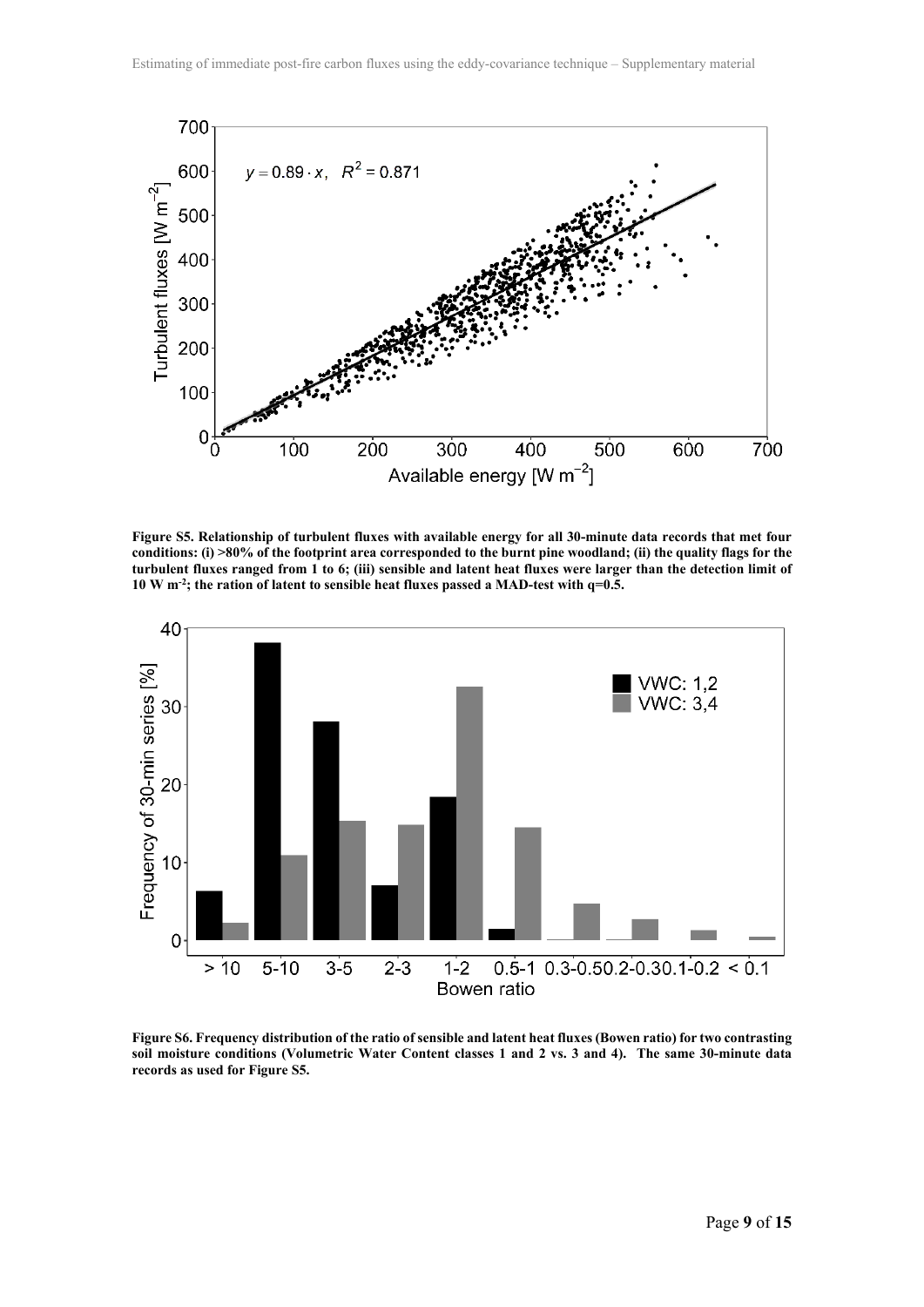

**Figure S7. Median 30- minute volumetric soil water content during the 2017/18 hydrological year at 2.5 cm depth at five inter-patches along a transect laid out to the west of the flux tower in the Maritime pine footprint area.**



**Figure S8: Daily rainfall during the 2017/18 hydrological year as recorded by the automatic gauges installed in the study area.**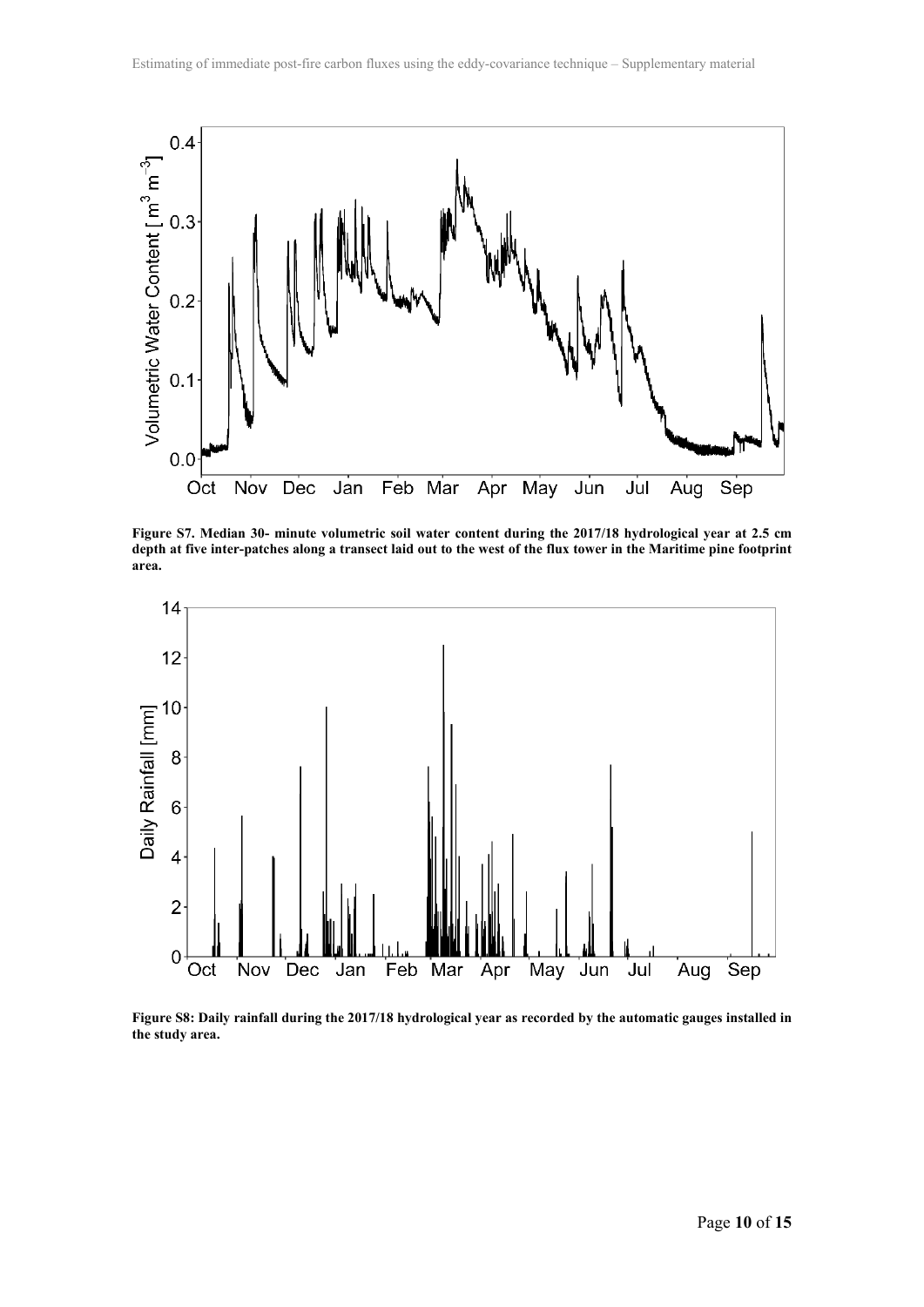

**Figure S9. Daily cycles of 30-min sensible and latent heat fluxes and NEE fluxes for the immediate post-fire period from 26 to 29 September 2017. Figure S10 shows the daily cycles of relative humidity together with those of the NEE fluxes. The shadow band shows the time interval of Figure 9.**



**Figure S10. Daily cycles of 30-min relative humidity and NEE fluxes for the immediate post-fire period from 26 to 29 September 2017. The shadow band shows the time interval of Figure 9.**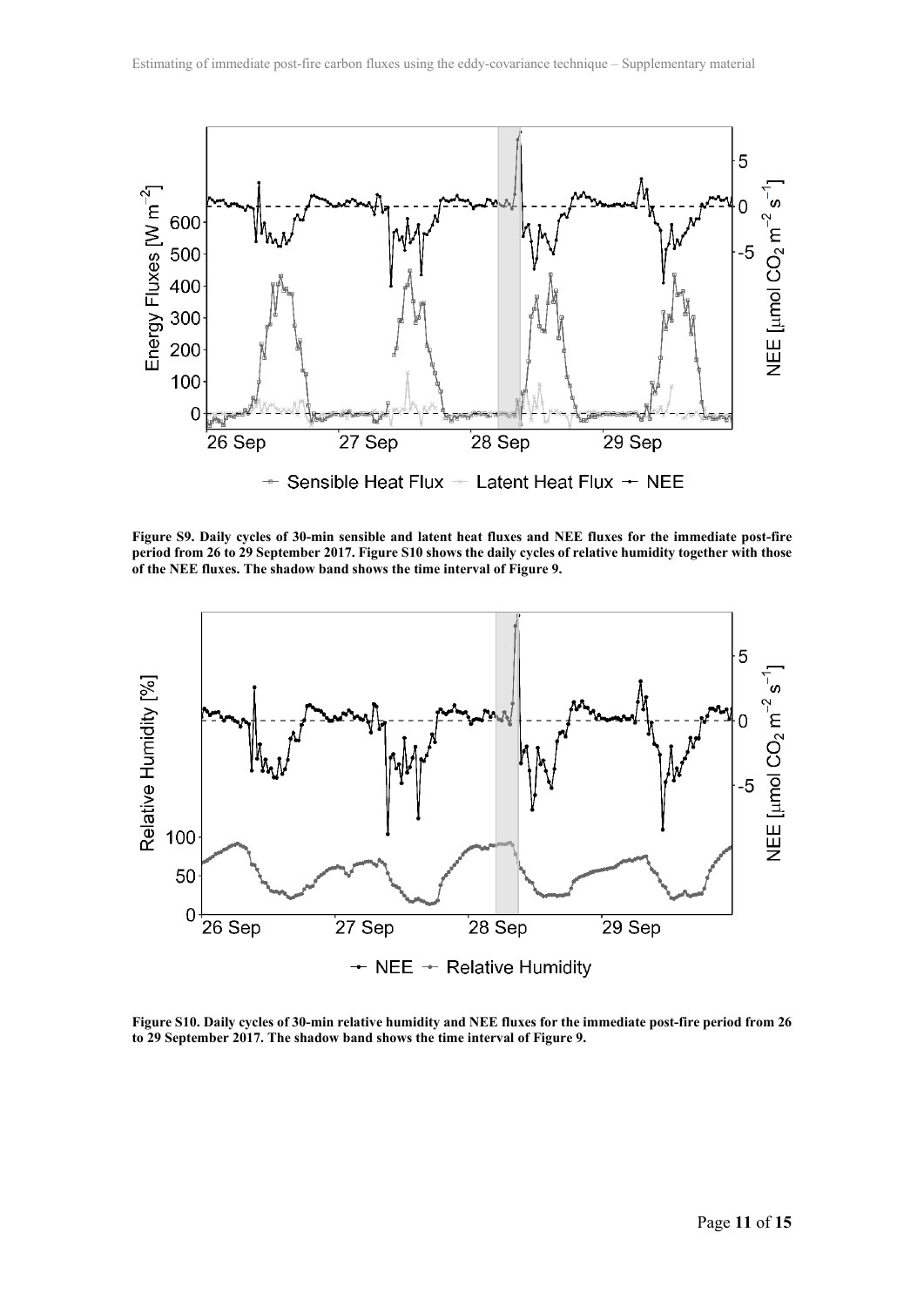

**Figure S11. Daily cycles of 30-min sensible and latent heat fluxes and NEE fluxes following the first two significant post-fire rainfall events during the night from 17 to 18 October 2017 and around noon on 20 October 2017.**



**Figure S12. Daily cycles of 30-min sensible and latent heat fluxes and NEE fluxes during early summer 2018, from 1 to 3 July, when these fluxes originated from the Maritime pine woodlands.**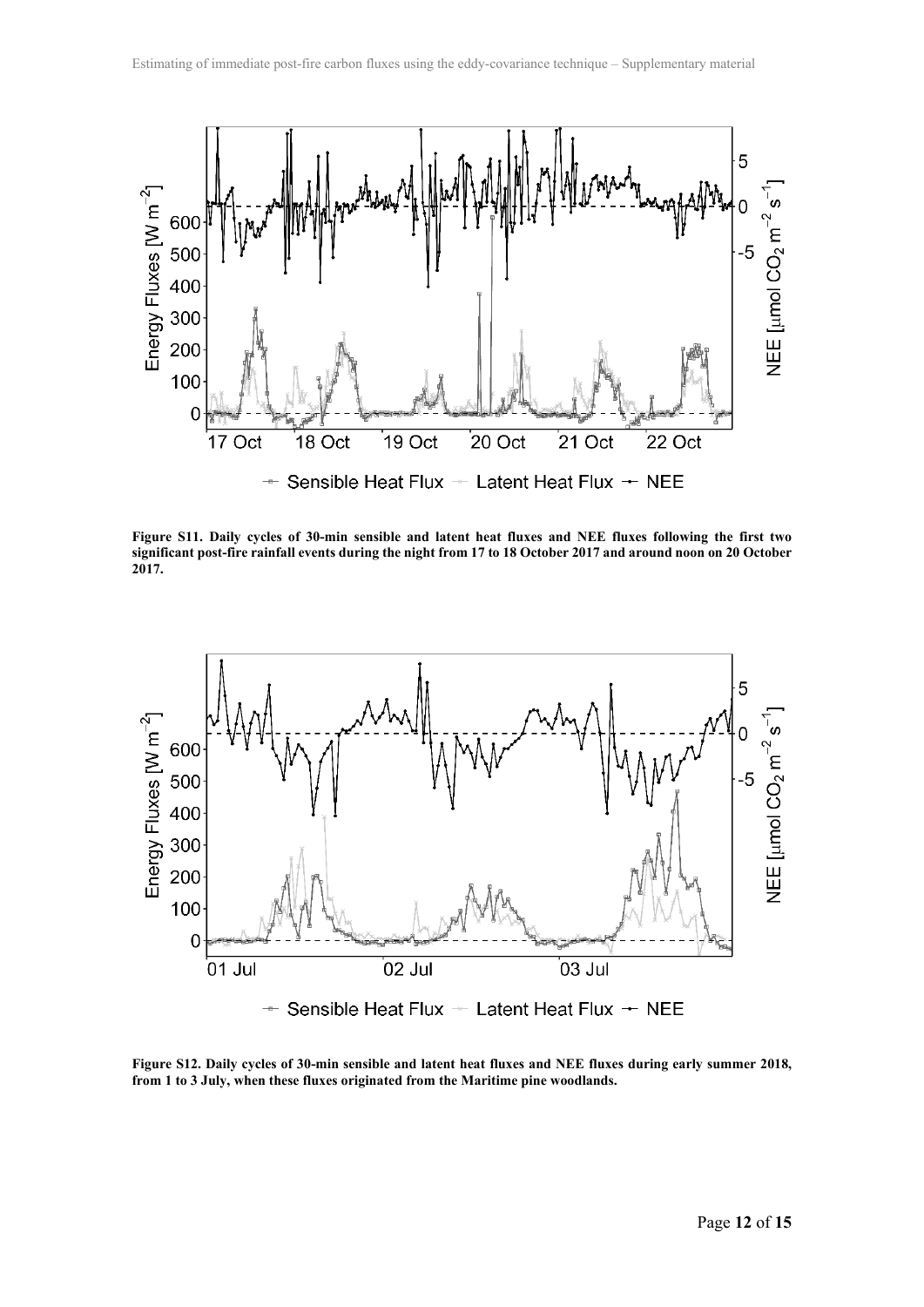

**Figure S13. Illustration of post-fire vegetation recovery by 3 January 2018, showing three resprouter shrub species of the understory (a)** *Arbutus unedo***; b)** *Phillyrea angustifolia***; c)** *Pterospartum tridentatum***; and d) Maritime pine seedling. (Pictures by J. Jacob Keizer)**

#### **References**

Amiro, B. D.: Paired-tower measurements of carbon and energy fluxes following disturbance in the boreal forest, Glob. Chang. Biol., 7(3), 253–268, doi:10.1046/j.1365-2486.2001.00398.x, 2001.

Berbigier, P., Bonnefond, J.-M. M. and Mellmann, P.: CO2 and water vapour fluxes for 2 years above Euroflux forest site, Agric. For. Meteorol., 108(3), 183–197, doi:10.1016/S0168- 1923(01)00240-4, 2001.

Chan, F. C. C., Altaf Arain, M., Khomik, M., Brodeur, J. J., Peichl, M., Restrepo-Coupe, N., Thorne, R., Beamesderfer, E., McKenzie, S., Xu, B., Croft, H., Pejam, M., Trant, J., Kula, M. and Skubel, R.: Carbon, water and energy exchange dynamics of a young pine plantation forest during the initial fourteen years of growth, For. Ecol. Manage., 410, 12–26, doi:10.1016/J.FORECO.2017.12.024, 2018.

Dadi, T., Rubio, E., Martínez-García, E., López-Serrano, F. R., Andrés-Abellán, M., García-Morote, F. A. and De las Heras, J.: Post-wildfire effects on carbon and water vapour dynamics in a Spanish black pine forest., Environ. Sci. Pollut. Res. Int., 22(7), 4851–62, doi:10.1007/s11356- 014-3744-4, 2015.

Dore, S., Kolb, T. E., Montes-Helu, M., Sullivan, B. W., Winslow, W. D., Hart, S. C., Kaye, J. P., Koch, G. W. and Hungate, B. A.: Long-term impact of a stand-replacing fire on ecosystem CO2 exchange of a ponderosa pine forest, Glob. Chang. Biol., 14(8), 1801–1820, doi:10.1111/j.1365-2486.2008.01613.x, 2008.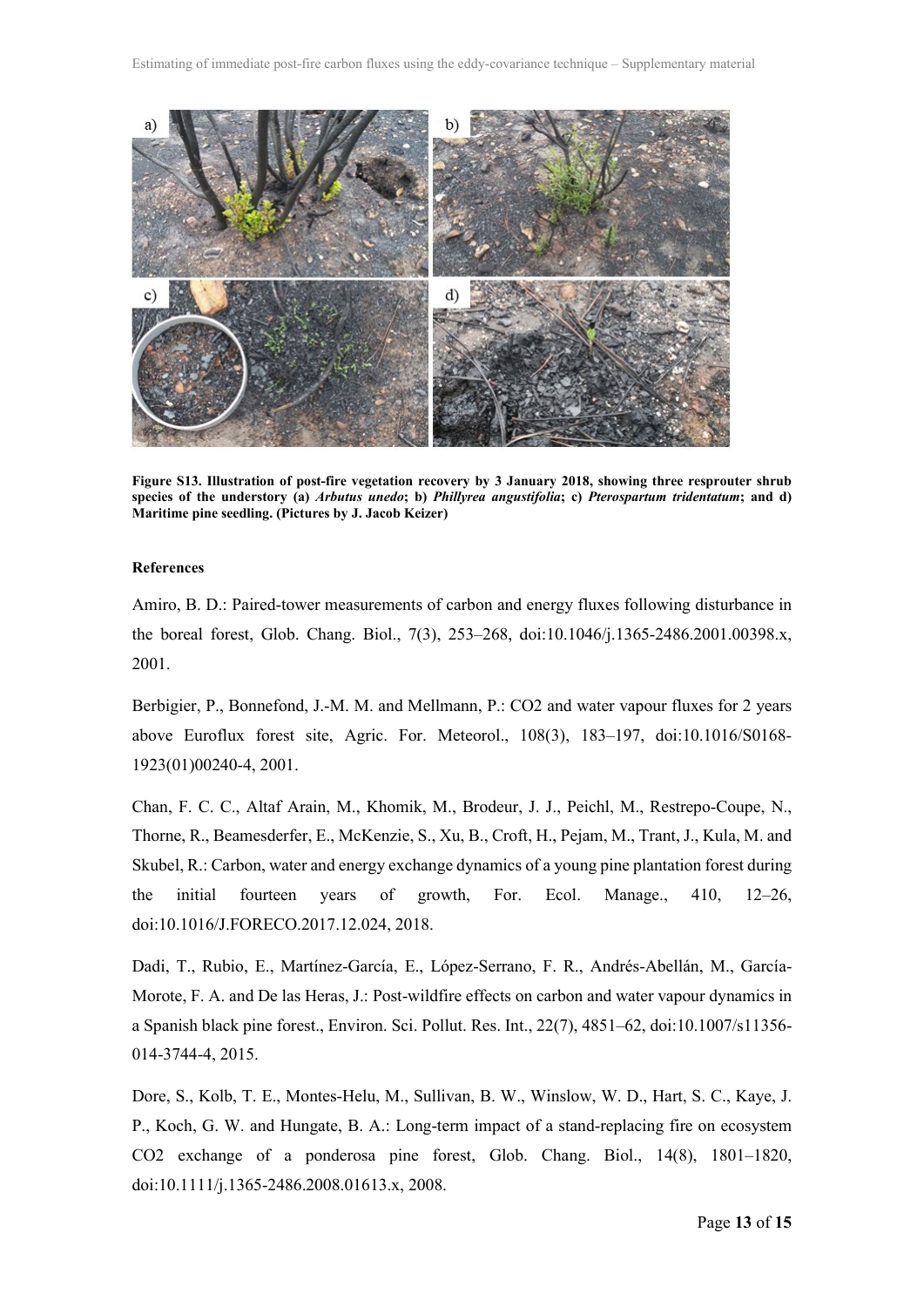van Gorsel, E., Berni, J. A. J., Briggs, P., Cabello-Leblic, A., Chasmer, L., Cleugh, H. A., Hacker, J., Hantson, S., Haverd, V., Hughes, D., Hopkinson, C., Keith, H., Kljun, N., Leuning, R., Yebra, M. and Zegelin, S.: Primary and secondary effects of climate variability on net ecosystem carbon exchange in an evergreen Eucalyptus forest, Agric. For. Meteorol., 182–183, 248–256, doi:10.1016/J.AGRFORMET.2013.04.027, 2013.

Jarosz, N., Brunet, Y., Lamaud, E., Irvine, M., Bonnefond, J.-M. and Loustau, D.: Carbon dioxide and energy flux partitioning between the understorey and the overstorey of a maritime pine forest during a year with reduced soil water availability, Agric. For. Meteorol., 148(10), 1508–1523, doi:10.1016/J.AGRFORMET.2008.05.001, 2008.

Kowalski, S., Sartore, M., Burlett, R., Berbigier, P. and Loustau, D.: The annual carbon budget of a French pine forest (Pinus pinaster) following harvest, Glob. Chang. Biol., 9(7), 1051–1065, doi:10.1046/j.1365-2486.2003.00627.x, 2003.

Kulmala, L., Pumpanen, J., Kolari, P., Dengel, S., Berninger, F., Köster, K., Matkala, L., Vanhatalo, A., Vesala, T. and Bäck, J.: Inter- and intra-annual dynamics of photosynthesis differ between forest floor vegetation and tree canopy in a subarctic Scots pine stand, Agric. For. Meteorol., 271, 1–11, doi:10.1016/J.AGRFORMET.2019.02.029, 2019.

Matteucci, M., Gruening, C., Goded Ballarin, I., Seufert, G. and Cescatti, A.: Components, drivers and temporal dynamics of ecosystem respiration in a Mediterranean pine forest, Soil Biol. Biochem., 88, 224–235, doi:10.1016/j.soilbio.2015.05.017, 2015.

Mkhabela, M. S., Amiro, B. D., Barr, A. G., Black, T. A., Hawthorne, I., Kidston, J., McCaughey, J. H., Orchansky, A. L., Nesic, Z., Sass, A., Shashkov, A. and Zha, T.: Comparison of carbon dynamics and water use efficiency following fire and harvesting in Canadian boreal forests, Agric. For. Meteorol., 149(5), 783–794, doi:10.1016/j.agrformet.2008.10.025, 2009.

Moreaux, V., Lamaud, É., Bosc, A., Bonnefond, J. M., Medlyn, B. E. and Loustau, D.: Paired comparison of water, energy and carbon exchanges over two young maritime pine stands (Pinus pinaster Ait.): Effects of thinning and weeding in the early stage of tree growth, Tree Physiol., 31(9), 903–921, doi:10.1093/treephys/tpr048, 2011.

Peichl, M., Brodeur, J. J., Khomik, M. and Arain, M. A.: Biometric and eddy-covariance based estimates of carbon fluxes in an age-sequence of temperate pine forests, Agric. For. Meteorol., 150(7–8), 952–965, doi:10.1016/J.AGRFORMET.2010.03.002, 2010.

Rodrigues, A., Pita, G., Mateus, J., Kurz-Besson, C., Casquilho, M., Cerasoli, S., Gomes, A. and Pereira, J.: Eight years of continuous carbon fluxes measurements in a Portuguese eucalypt stand under two main events: Drought and felling, Agric. For. Meteorol., 151(4), 493–507,